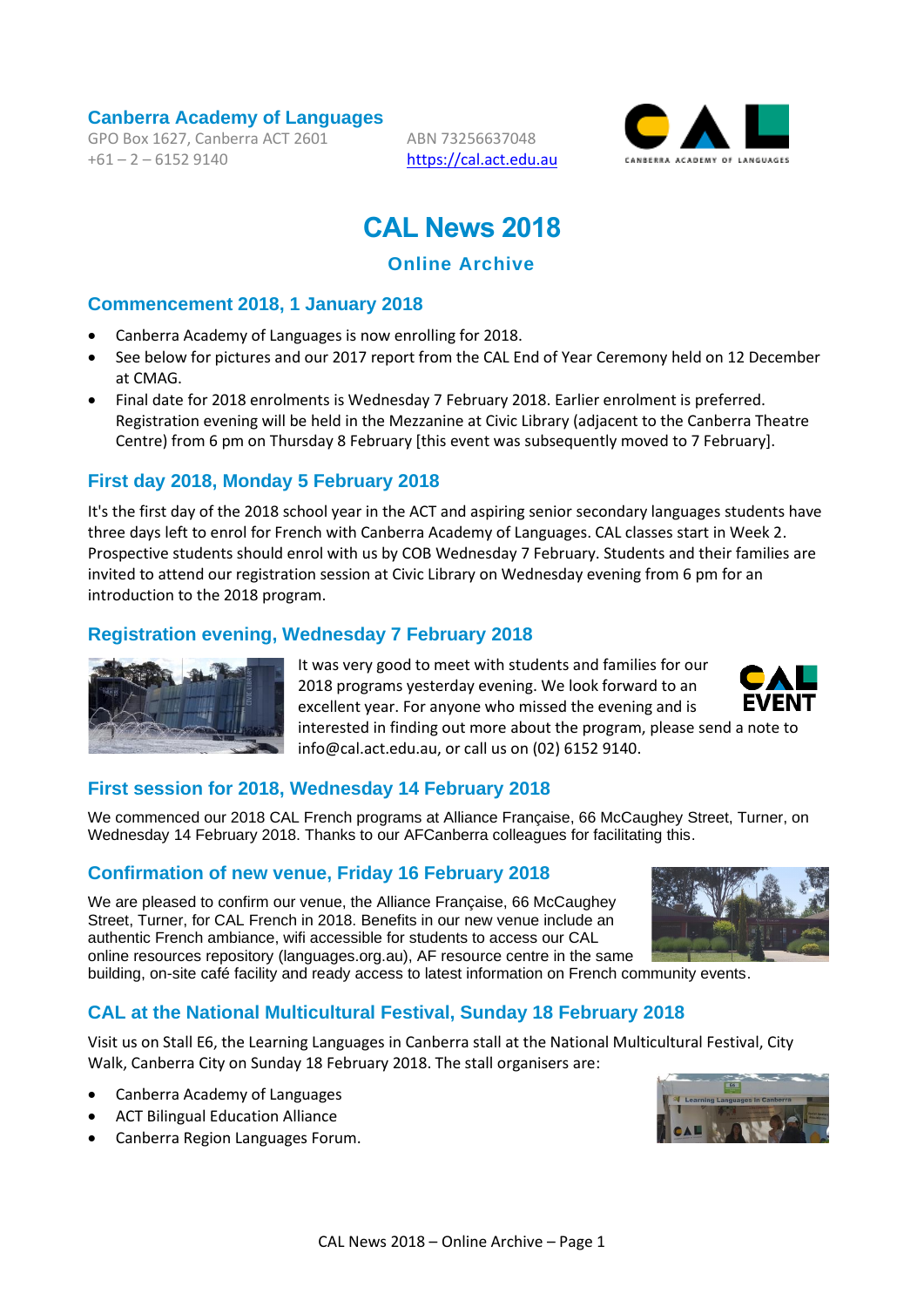# **French Film Festival, 1 – 28 March 2018**

The French Film Festival was held from 1 to 28 March at Palace Electric Cinema at the Nishi Building in New Acton. Highlights included the screening of *C'est la vie* (released in 2017) on the opening night, directed by Eric Toledano and Olivier Nakache (also directors of *Les Intouchables*, 2011); *La Mélodie* (Orchestra Class), 2017, directed by Rachid Hami; *Au revoir là-haut* (See you up there), 2017, directed by Albert Dupontel; *Demain tout commence* (Two is a Family), 2016, directed by Hugo Gélin; *Knock* (Dr Knock), 2017, directed by Lorraine Lévy; and *Jeune Femme* (Montparnasse Bienvenue), 2017, directed by Léonor Serraille.

# **CAL to be at CAP Expo, 24 March 2018**

CAL will be represented at the ACT Government's Connect and Participate Expo (CAP Expo) at the Kingston Bus Depot Markets on 24 March 2018 (21 Wentworth Avenue, Kingston), 11 am to 3 pm. This will be the fifth year of CAP Expo, which ran for the first time in 2014.

The ACT Bilingual Education Alliance (ACT BEA) stall, with a focus on learning languages in the ACT, will have information from ACT BEA, CAL and other organisations that are active in the field.

#### **CAL Charter – draft update March 2018**

We are planning an update to the Articles of Association for the Canberra Academy of Languages, in particular Schedule 2, the charter of the organisation, outlining our values (which are listed on the home page of our website) and their significance in the context of language learning for our students. Your thoughts are welcome on the [proposed charter update](https://cal.act.edu.au/docs/CAL_Charter_draft_update_2018-03-06_ntc.pdf).

#### **Program for DELF examiners, April 2018**

CAL Convener Frank Keighley visited the Alliance Française de Melbourne on 3-5 April 2018 for the program for DELF examiners. DELF(Diplôme d'Études de Langue Française) diplomas are based on the Common European Framework of Reference for Languages. CAL French students are invited to do the DELF exams in the final term of Year 12 for an additional, internationally-recognised, credential as evidence of their language proficiency.



#### **German Film Festival, 23 May – 6 June 2018**

The German Film Festival has begun. It will run from 23 May to 6 June at Palace Electric Cinema at the Nishi Building in New Acton. The Canberra Academy of Languages is a sponsor, with a slide in the ad reel during the festival, featuring our open night.

# **CAL Charter update endorsed 14 May 2018**

The updated Articles of Association, including [the Charter](https://cal.act.edu.au/docs/CAL_Charter.pdf) at Schedule 2 of the articles, were endorsed at the Special General Meeting of the Canberra Academy of Languages on Monday 14 May 2018.

The CAL charter includes details of the ideas underlying the CAL values, excellence, equity and a civil society:

- 1. Excellence in language learning requires scope for continuity. In the interests of continuity, it is imperative that students should have access to continued learning in their chosen languages as part of their senior secondary education.
- 2. Equity in language learning requires that the option to continue learning a language as part of a senior secondary education program should be available to students throughout the educational jurisdiction.
- 3. A civil society gives recognition and active support to linguistic and cultural diversity and recognises the importance of language rights, including the right of learners to aspire to, or to maintain and develop, bilingual or multilingual capabilities.

# **Multilingual Poetry Showcase 2 June 2018**

Highly successful Multilingual Poetry Showcase on Saturday afternoon including poetry in Acholi and English by Jackline Okot. Pictured: Saturday's performers.

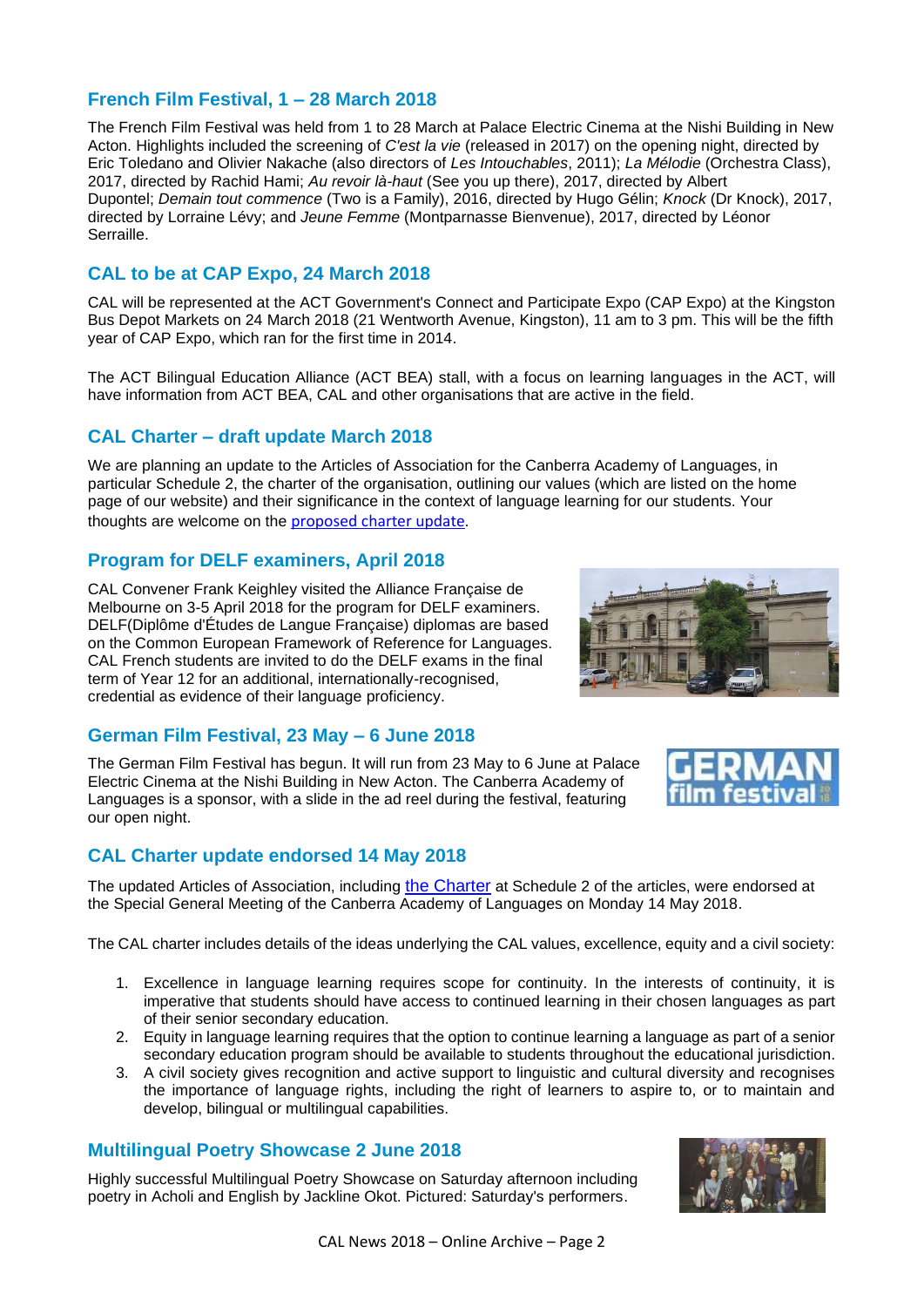# **Pasi Sahlberg flags Gonski's missed opportunity on languages, 3 June 2018**

Pasi Sahlberg advocates a 24th Gonski 2.0 clause for right to learn a language: [article in SMH](https://www.smh.com.au/education/gonski-s-missed-opportunity-on-languages-20180601-p4zix3.html) and Canberra Times on Sunday 3 June 2018. This view accords with the CAL Charter, which includes a statement that "equity in language learning requires that the option to continue learning a language as part of a senior secondary education program should be available to students throughout the educational jurisdiction".

Students who don't have access to learning languages are not only missing out on the enrichment of languages and the cultures to which they are a key; they are also missing out on learning about grammar and language as a system.

Sahlberg's comments were supported by Professor Ken Cruickshank, director of the Sydney Institute for Community Language Education.

#### **Open Night venue confirmed for 14 June 2018**

AINSLIE+ The venue for CAL Open Night has been confirmed. The event will commence at 6 pm on GORMAN Thursday 14 June 2018 and will be held at the Ainslie Arts Centre, Elouera Street, Braddon.

We will outline our purpose, programs and enrolment process. Senior secondary (Years 11-12) Continuing and Advanced courses will be offered for 2019 in French, German and Indonesian, subject to viable numbers to fund teacher recruitment for these programs. Additional courses may also be delivered, subject to negotiations with colleges.

**To assist with catering numbers, please rsvp via [EventBrite.](https://www.eventbrite.com.au/e/canberra-academy-of-languages-open-night-2018-tickets-46391543355)**



# **Soirée littéraire, 21 June 2018**

Excellent "soirée littéraire" yesterday evening Thursday 21 June, with author Karen Viggers reading extracts from her writings and Flavie Alvarez reading French translations. Great to listen to. Nancy Waites launched the second edition of the magazine Canberra en français - a beautiful local publication.

Three CAL French students had items included at page 13 of this edition, under the title "témoignages", alongside an item about the Canberra Academy of Languages. The other two items were held over for the October edition, for reasons of available space.

# **ACT Bilingual Education Alliance update, August 2018**

The [ACT Bilingual Education Alliance update for August 2018](https://cal.act.edu.au/docs/actbea_update_august_2018.pdf) comes with these items of language-related news:

- Mother tongue multilingual poetry workshop
- Mother tongue multilingual poetry evening
- ACT Libraries expanding bilingual story times
- Canberra Moon Festival
- Talk and Discussion on Language Revival
- Highlighting languages at the 2019 National Multicultural Festival (NMF)
- ACT Bilingual Education Alliance Facebook page





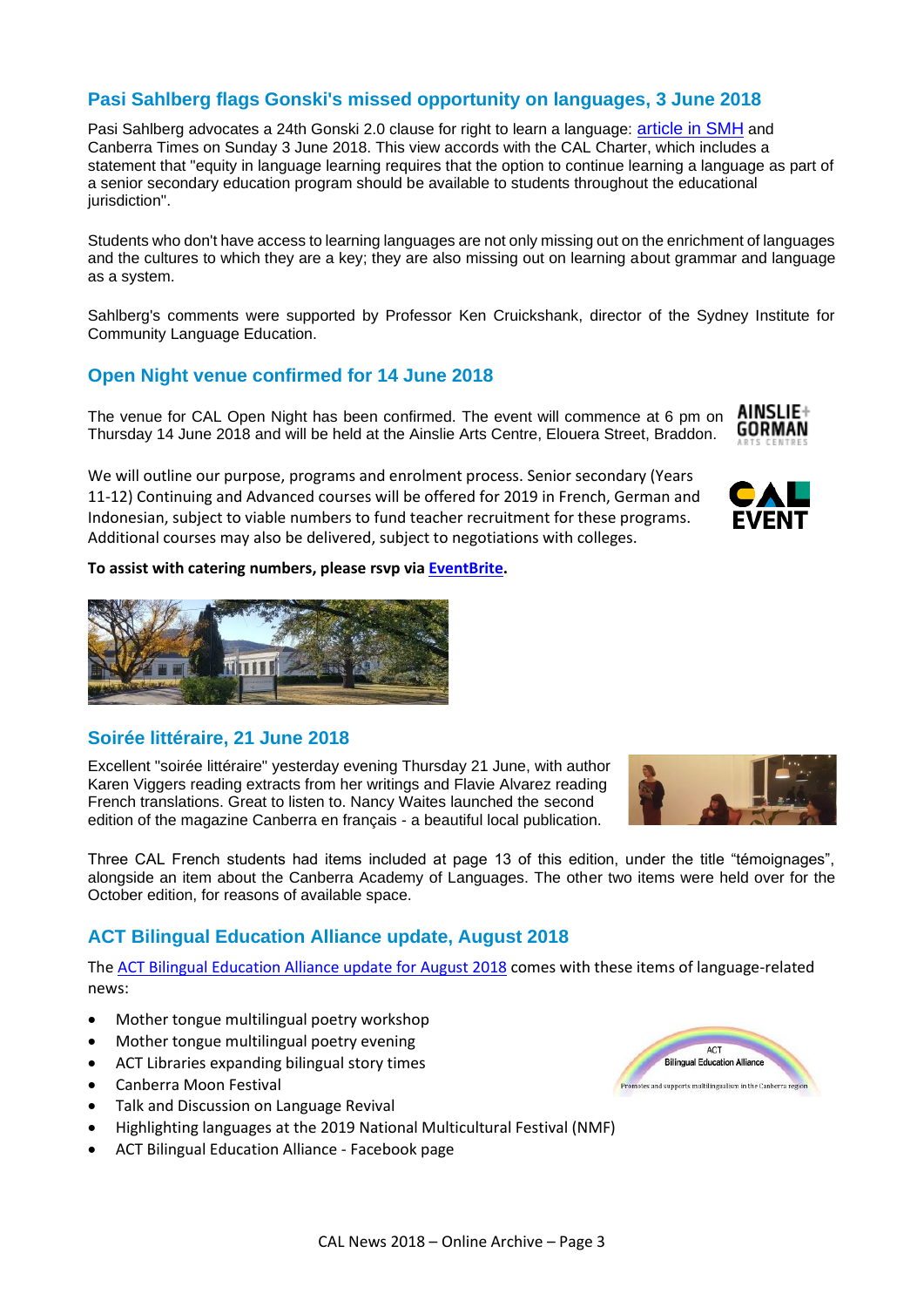# **Multilingual Poetry Workshop, Sunday 5 August 2018**

Spend an afternoon participating at Civic Library on Sunday 5 August exploring writing and performing poetry in languages other than English - or a mix of languages - in this free workshop to be held from 2 pm to 5 pm.

It might be your first language or Mother Tongue, or you might be a language learner. But if you are interested in expressing yourself poetically, come for an afternoon of writing activities with a multilingual focus, and performance exercises to build your confidence and expression.

Multilingual poets Vesna Cvjeticanin and Karina Bontes-Forward, along with Jacqui Malins, will lead exercises to get the words flowing from your pen and your lips.

Suitable for those who want to try writing poetry for the first time, or poets who want to be stimulated and inspired. It is also a great opportunity to meet other writers who are interested in the power of words beyond the English language.

Vesna is a Serbian-born poet and devoted lover and explorer of the Serbian language. She writes in her mother tongue and translates her work to English. Vesna has increasingly been enjoying the freedom poetry gives her in conveying her thoughts to a range of audiences.

Karina Bontes-Forward is a poet and musician of Chilean heritage who writes and sings in Spanish, Indonesian and English and enjoys playing with different musical traditions and languages.

Email [Mothertongue Multilingual Poetry](mailto:mothertonguemic@gmail.com) to RSVP, and please email or call Jacqui on 0433 845900 if you have any questions.

#### **Multilingual Poetry Night, Monday 13 August 2018**

There will be a great lineup of poets signed up for the Multilingual Poetry Night on Monday 13 August 2018 from 7 pm to 9 pm at Smith's Alternative, in languages including Mandarin, Cebuano, Hindi, Bengali, French, German, Shona, Dari, Farsi, Japanese, Mongolian, Sinhalese, Serbian and Spanish Each poet will share some insight into their poem, or a full translation, in English.

Presented in partnership with That Poetry Thing, which is on at Smith's every Monday Night, the event is \$5 at the door, but free for poets and readers who sign up before the night. Thanks again to Jacqui Malins, co-founder of Mother Tongue Multilingual Poetry, for organising this event.

# **ANGLS Conference, 23-25 August 2018**

The ANGLS Conference was hosted from 23 to 25 August 2018 at the new headquarters of the NSW School of Languages in Petersham with colleagues participating this year from languages centres in SA, Victoria and NSW. The 2018 ANGLS Conference was the 21st conference of the Australian Network of Government Languages Schools. The conference was illuminating and valuable. The historic (100 years +) building in Petersham is newly converted and refurbished.

Highlights included items on:

- The Languages/STEM nexus (Professor Lesley Harbon)
- Languages uptake in senior secondary school (Associate Professor Ken Cruickshank)
- State reports: Canberra Academy of Languages (Frank Keighley); NSW Saturday School of Community Languages (Cate Chapple); Open Access College SA (Julie Taylor); SA School of Languages (Anne Reuter on behalf of Lia Tedesco);

Victorian School of Languages (Frank Merlino and deputy principals); NSW School of Languages (Hilary Hughes)





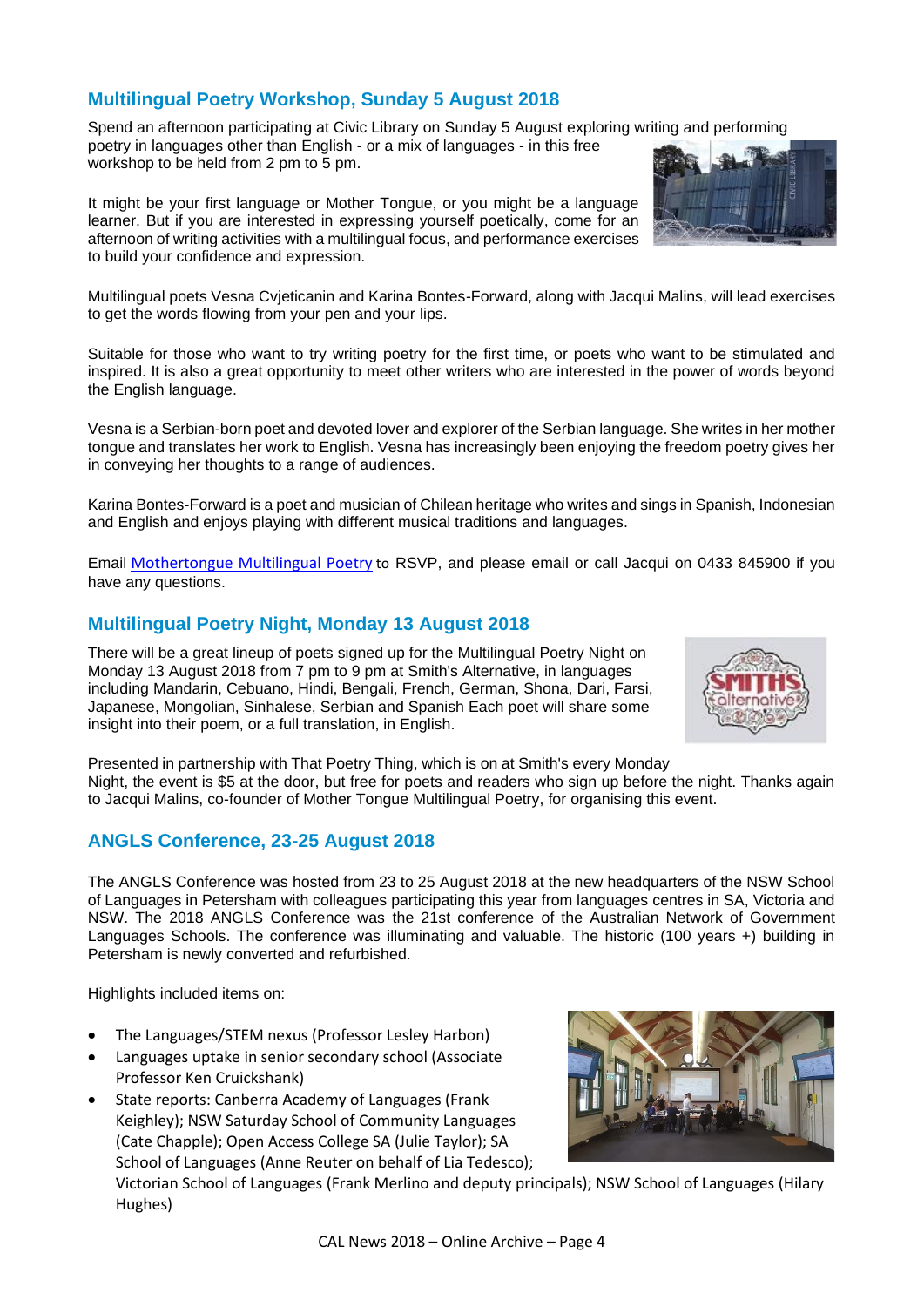- Community Languages programs, teaching materials, teacher professional learning and funding in NSW
- NSW languages curriculum (Lyn Sully, Inspector, NSW Education Standards Authority)
- Canvas virtual learning environment (Janan Assaad & Janelle Byrne
- Tours of the NSW School of Languages in Petersham and Saturday School of Community Languages at the Ashfield campus

# **Meeting about National Multicultural Festival, 12 September 2018**

On Wednesday 12 September, Dr Mandy Scott and I met with Azra Khan, Senior Manager in the Community Services Directorate, who coordinates the National Multicultural Festival. We put several suggestions, one of which related to the inclusion of references to languages in publicity for the festival. It is excellent to see that, as of December, languages are included on the



festival home page, so that they are reflected in online messaging as an important dimension of multiculturalism.

#### **Information Evening, Thursday 20 September 2018**

We will hold an information evening from 6 pm on Thursday 20 September at the Ainslie Arts Centre, 30 Elouera Street, Braddon (corner of Donaldson Street, on the CBD side from Ainslie Primary School). Elouera Street is the





continuation of Doonkuna Street and the Ainslie Arts Centre appears on Google maps as being on Doonkuna Street, but navigation using 30 Elouera Street should work correctly.

We will provide students and their families with advice on learning languages in Years 11-12, receiving credit for your languages studies towards the ACT Senior Secondary Certificate and towards the ATAR, and programs offered in Continuing and Advanced French, German and Indonesian.

We will also provide advice and assistance with CAL enrolment for those wishing to proceed and with completion of the ACT BSSS languages eligibility form

#### **Working with CLSA, 8 October 2018**

Conferring on 8 October at CMAG Café with Fuxin Li, now president of Community Language Schools Association.

#### **Meeting with Minister for Multicultural Affairs 10 October 2018**

Meeting with the ACT Minister for Multicultural Affairs Chris Steel – discussion on language resources in the ACT on 10 October, with Convener of Canberra Academy of Languages, President of the Community Language Schools Association of the ACT, President of the Modern Language Teachers' Association, Convener of the Languages Forum of the ACT.

#### **Launch, October 2018 edition, Canberra en français magazine, 26 October 2018**

Launch of the October 2018 edition of Canberra en français magazine on 26 October at Mount Majura Vineyard - Nancy Waites and Flavie Alvarez with two of the guests, from Parkes NSW. In this edition, there are items written by two of our CAL French students. Three others had items published in the June edition.



#### **Languages as a resource for all, 20 November 2018**

A position statement on ["Languages as a resource for all"](https://cal.act.edu.au/docs/Languages_as_a_resource_for_all_20181120.pdf) was endorsed on 20 November by ACT Bilingual Education Alliance, Languages Forum of the ACT and the Canberra Academy of Languages. The statement



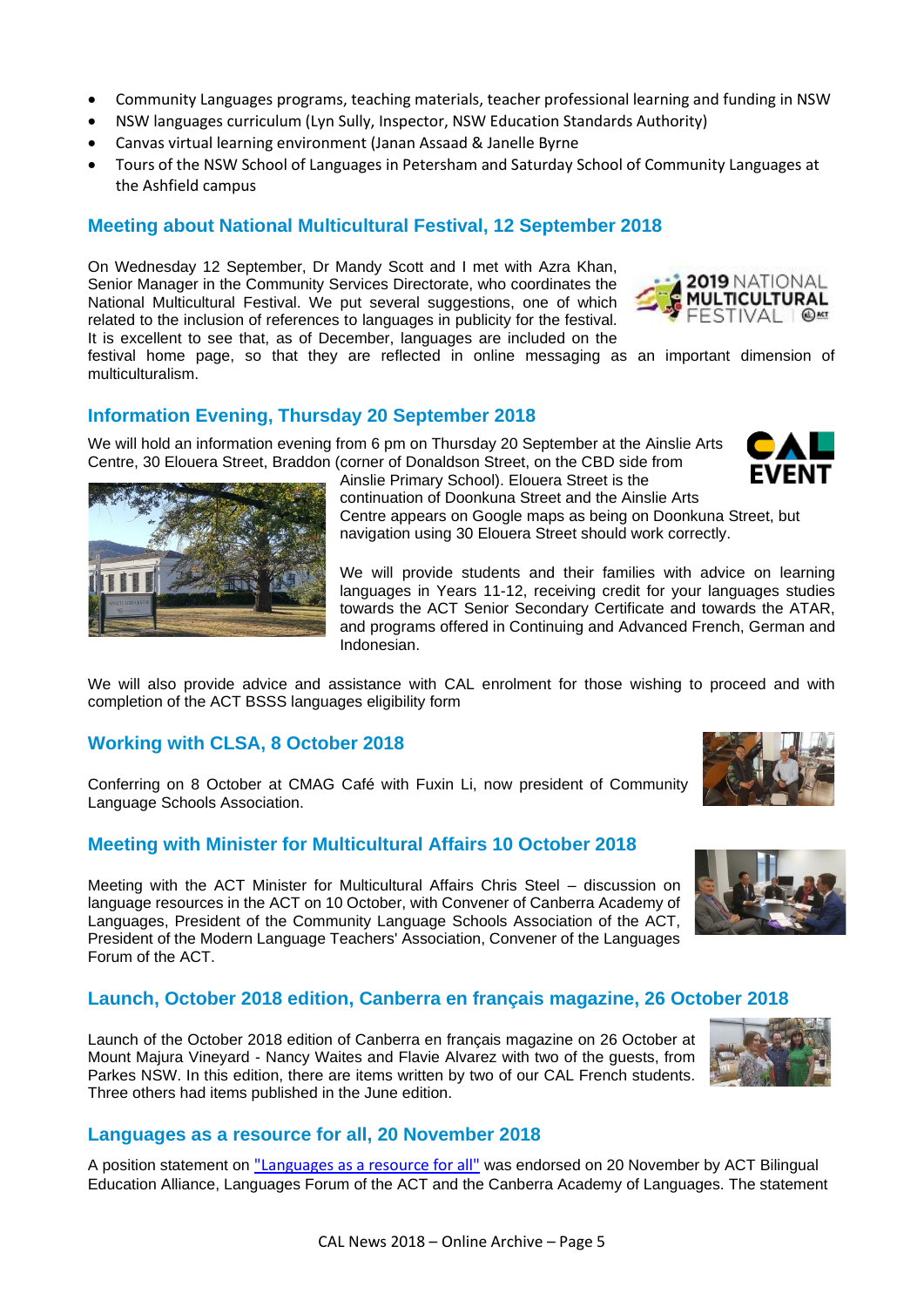will be tabled at the next meeting of the Canberra Languages Network, to be held on Thursday 22 November 2018.

# **Multicultural Summit, 22-23 November 2018**

At the launch of the ACT Multicultural Summit on Thursday evening, one of the speakers was Andrew Barr, ACT Chief Minister. Among other points, Andrew Barr said that Canberra is uniquely placed to be an exemplary internationally focussed community and to model inclusivity.

Dr Mandy Scott, Convener of the Canberra Region Languages Forum and Frank Keighley, Convener of the Canberra Academy of Languages had a good & positive conversation with Chief Minister Andrew Barr about future of languages education for the ACT.

Pictured below: Deputy Chair and Chair of Multicultural Advisory Council; Chief Minister Andrew Barr; Minister for Multicultural Affairs Chris Steel.

Languages received a high profile in reporting back at the end of the summit. We look forward to reading the draft report of the summit, which we understand will be circulated to participants in the near future.

Pictured here: Veronique Canellas, President of the Modern Languages Teachers' Association of the ACT; Dr Mandy Scott, Convener of the Canberra Region Languages Forum; and Frank Keighley, Convener of the Canberra Academy of Languages.

# **Languages education discussion on ABC Canberra, 28 November 2018**

On the Mornings program on Radio ABC Canberra with Adam Shirley today, the Convener of the Canberra Academy of Languages discussed future directions for languages education in the ACT. We have an [audio](https://cal.act.edu.au/docs/Languages_Education_2018-11-28_at_64kbps.mp3)  [extract of the discussion](https://cal.act.edu.au/docs/Languages_Education_2018-11-28_at_64kbps.mp3) available for those who may have missed it. Points covered were:

- If you want to learn a language, how available is it in the ACT? Has the ACT dropped the ball on this?
- Scope of employment opportunities related to languages skills and the range of languages spoken in Canberra households.
- Constraints on schools in provision of languages programs, considerations of staffing budgets.
- Opportunity to make more diverse provision for languages learning by supplementing school-based programs with centrally-delivered programs, as happens in other jurisdictions.
- Integration of teacher education and higher education in languages as an area that needs attention in the ACT.
- Teacher supply affected by the difficulty schools face in creating full-time teaching positions that prioritise expertise in languages.
- Language rights: the need for access to high-quality programs in languages of choice for students, which can be improved by combining strong school-based languages programs, together with a strong government-backed central after-hours delivery strategy for languages.
- What we stand to gain: system leadership can provide the opportunity for students to develop languages skills to a high level that can be applied in practical ways in the community and in workplaces.

# **Be:longing – Talking Migration and Nostalgia, 1 December 2018**

This year, CAL became the auspicing organisation for the editors of be:longing, an online magazine exploring personal experiences of migration, cross-culture, nostalgia and belonging, to apply for funding under the 2018-19 ACT Participation

(Multicultural) Grants Program for ongoing publication associated with a live event to be held in May 2019. Meanwhile, on 1 December 2018, be:longing hosted an event at Smiths Alternative titled "Talking Migration and Nostalgia".





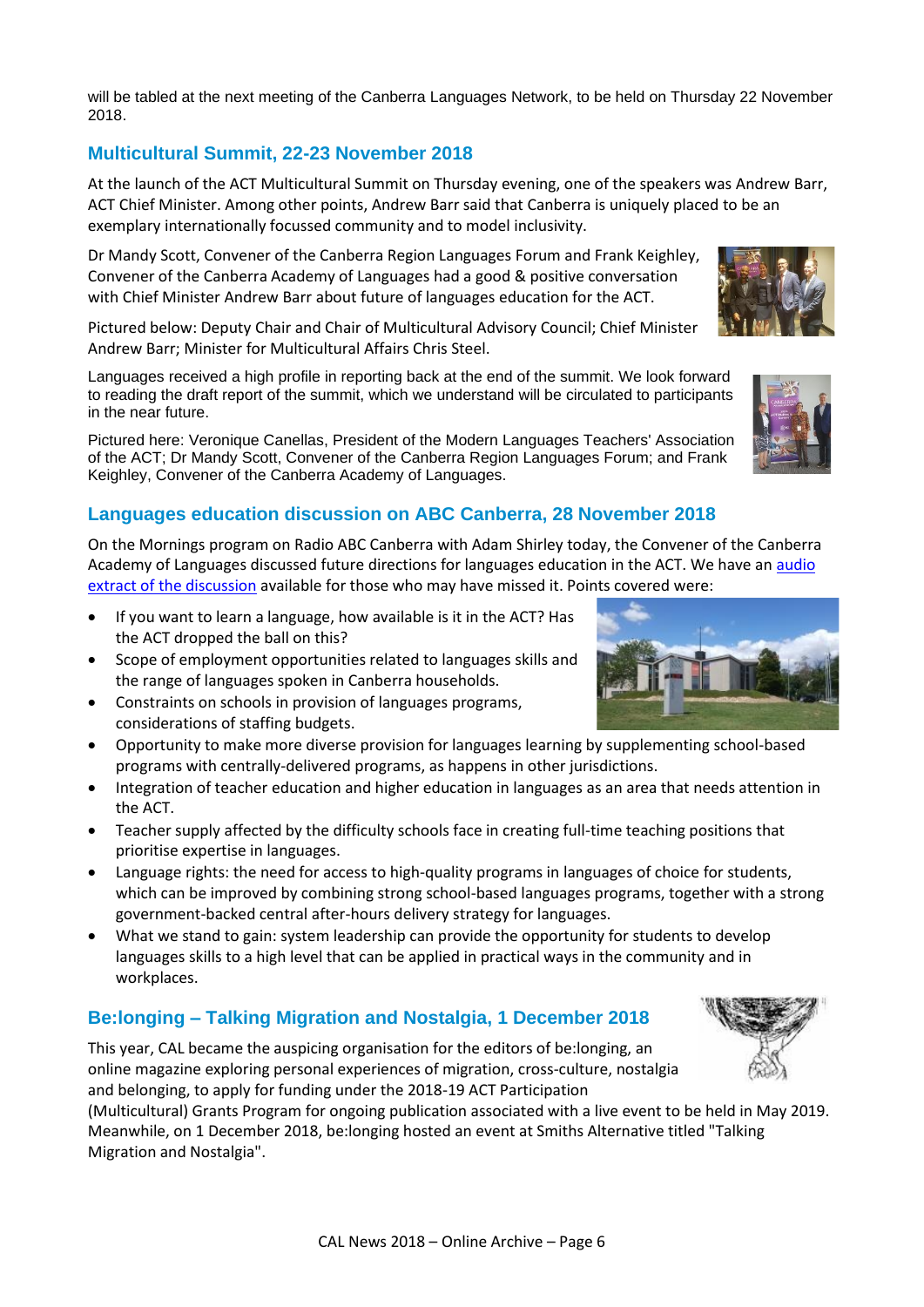# **Seminar for educators from Guangdong Province, 3 December 2018**

Pictured below: educators from Guangdong Province, with Principal of the Australian Contempory Chinese Dr Fuxin Li and Convener of the Canberra Academy of Languages Frank Keighley in the Multifunction Room at the Theo Notaras Multicultural Centre on their four-day visit to Canberra as part of an Australian tour for the group.

This morning, they participated in workshop sessions with Frank Keighley on professional standards and professional learning; and on teaching methodology, including curriculum, pedagogy, assessment and student wellbeing. This afternoon, they were with Dr Mandy Scott, Convener of the Canberra Region Languages Forum, for a workshop session on Australian school education systems.



On Thursday afternoon, they will visit Hawker College for a guided tour of the college, as guests of the Principal, Andy Mison.

#### **Meeting with President and Artistic Director, Young Music Society, 4 December 2018**

Thanks to Joan Dunn and Stephen Leek, President and Artistic Director of the Young Music Society, for the

opportunity to meet with them today at their (relatively) new premises in the Flynn Community Hub. As another (albeit they are much larger scale) non-profit, we found much in common on which to compare notes. They are doing great work, including preparations for their Summer Music School, at which they anticipate having more than 400 participants from 7 to 18 January 2019.

#### **DALF C2, 4 December 2018**

We have received confirmation from the Alliance Française de Canberra that the Convener of the Canberra Academy of Languages, Frank Keighley, has been awarded the DALF C2 (Niveau C2 du Cadre européen commun de référence pour les langues (CECR) – Level C2 of the Common European Framework of Reference for Languages).

This qualification is awarded by the Centre International d'Études Pédagogiques (CIEP), an agency of the French Education Ministry. It forms part of the scale of recognition of language proficiency that comprises the Diplôme d'Études en Langue Française (DELF A1, A2, B1, B2) and the Diplôme Approfondi de Langue Française (DALF C1, C2).

The DELF B1 is the level required for applications for French citizenship and the DELF B2 is required for applications for undergraduate studies at French universities. DALF C1 is required by some universities for non-French candidates to apply for post-graduate studies.

As [described on the DELF/DALF website,](http://www.delfdalf.fr/dalf-c2.html) "Le C2 est le niveau le plus élevé du CECR et le DALF C2 est le plus haut diplôme de français langue étrangère. Au niveau C2, la maîtrise de la langue se traduit par un degré de précision, d'adéquation et d'aisance dans l'expression. Le candidat de C2 est capable de réaliser des tâches académiques ou de niveau avancé."

#### **CAL End-of-Year Ceremony, 18 December 2018**



The CAL End of Year Ceremony for 2018 will be held on Tuesday 18 December from 2:30 pm at the Alliance Française, 66 McCaughey Street, Turner 2612.

If you would like to attend, please email [info@cal.act.edu.au](mailto:info@cal.act.edu.au) and let us know your name, preferred phone contact details and the number of people wishing to attend with you.